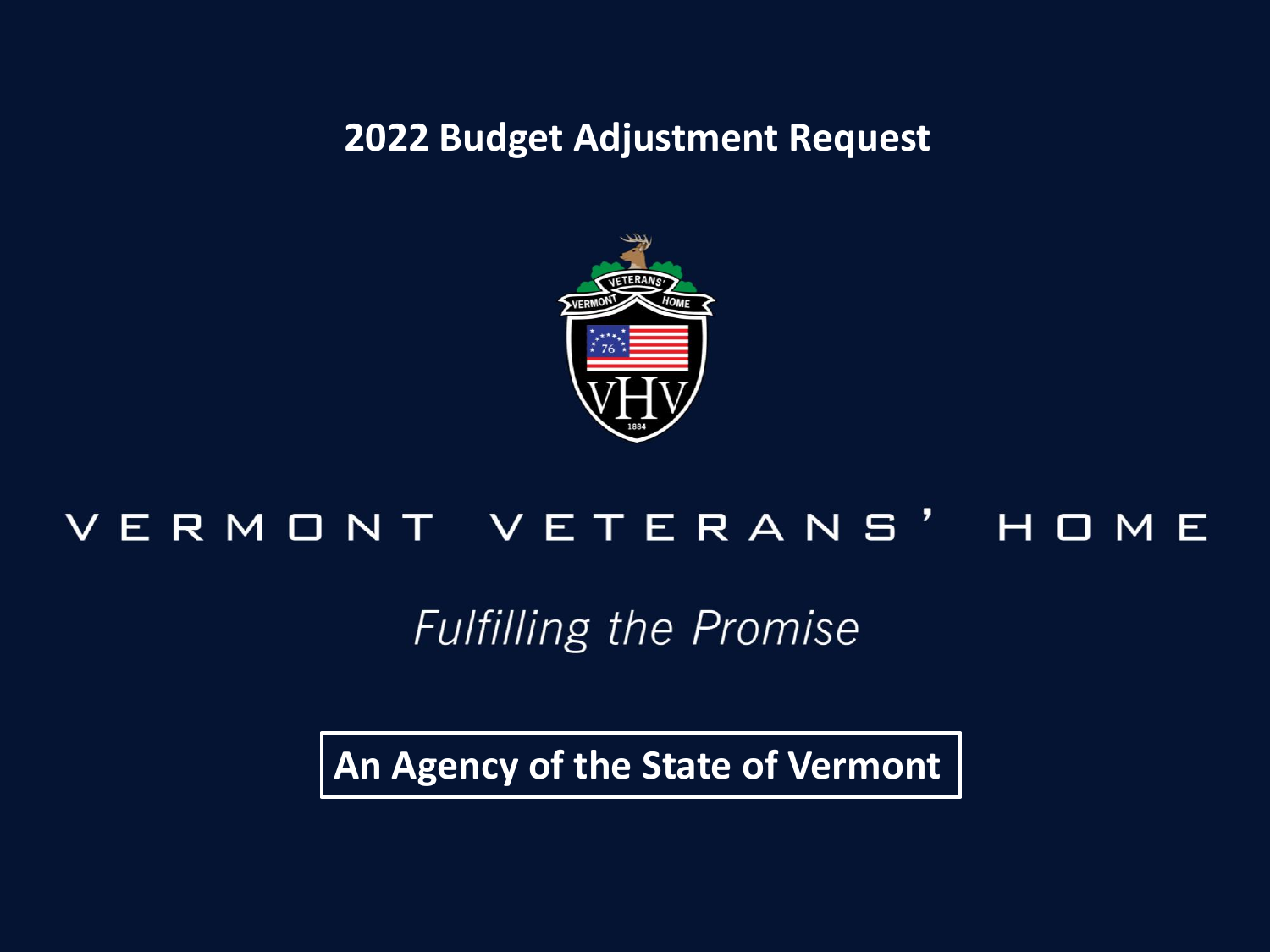

# COVID-19 Update • Total Veteran/Member Cases: 18

- Total Staff Cases: 46
- Total Veteran/Member Deaths: 4
- Average Daily Census 96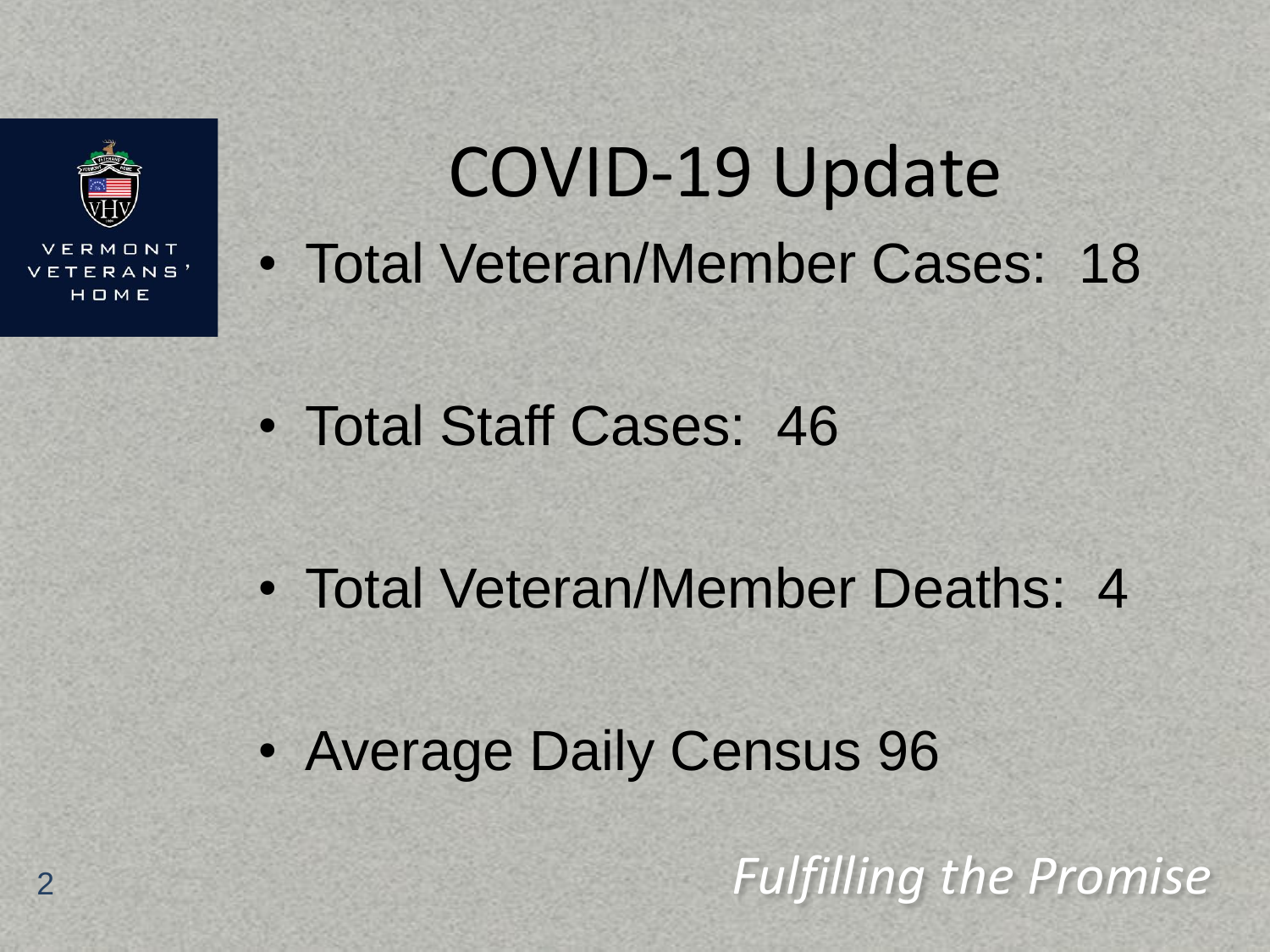

# COVID Census Impact

Average Monthly Census



■ 2020 ■ 2021 ■ 2022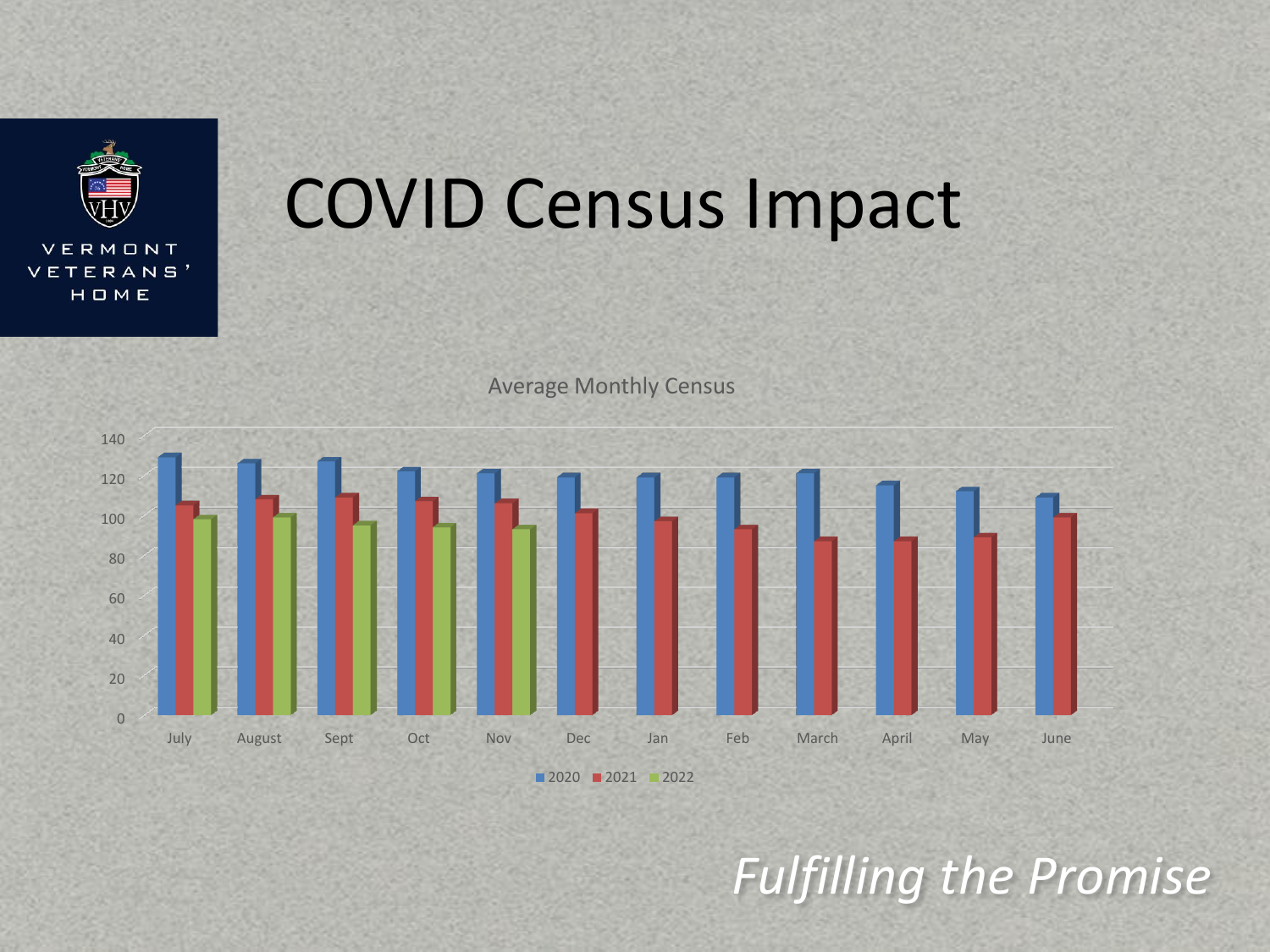#### Vaccination **Status**

Information is based on data from 12/13/2021

- Staff Vaccination
	- 82.5% all staff
	- 71% LNA
	- 75% Nurses
- Booster Info
	- 114 Received
	- $-57%$

**Veteran** Vaccination

– 96%

- Remaining declined
- Booster  $-84.26%$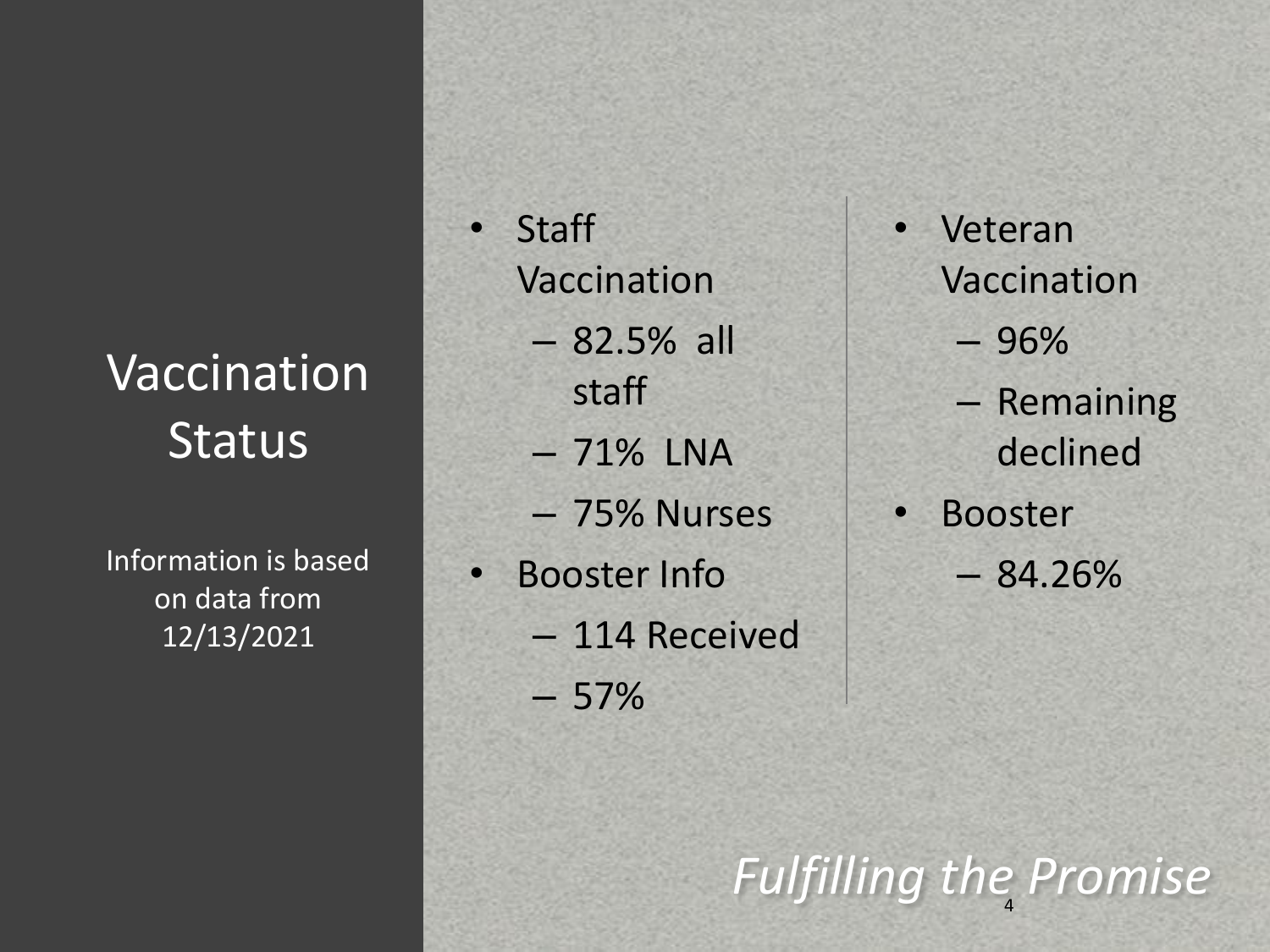

# FY 2022 Request

|                                                           | <b>General \$\$</b> | <b>Transp \$\$</b> | <b>Special \$\$</b> | <b>Tobacco \$\$</b> | <b>Federal \$\$</b> | Interdept'l          | All other \$\$ | <b>Total \$\$</b> |
|-----------------------------------------------------------|---------------------|--------------------|---------------------|---------------------|---------------------|----------------------|----------------|-------------------|
|                                                           |                     |                    |                     |                     |                     | <b>Transfer \$\$</b> | <b>CRF</b>     |                   |
| Approp#1Vermont Veterans' Home: FY 2022 Approp            | 2,843,321           |                    | 11,868,942          |                     | 9,735,257           |                      |                | 24,447,520        |
| <b>FY 2022 After Other Changes - Carry Forward Monies</b> |                     |                    |                     |                     |                     | ٠                    |                |                   |
| <b>Total Approp. After FY 2022 Other Changes</b>          | 2,843,321           |                    | 11,868,942          |                     | 9,735,257           | ٠                    |                | 24,447,520        |
| Temporary Employement Agencies (507630)                   | 1,500,000           |                    |                     |                     |                     |                      |                | 1,500,000         |
| ADS End User (516662)                                     | 100,000             |                    |                     |                     |                     |                      |                | 100,000           |
| Food (520700)                                             | 75,000              |                    |                     |                     |                     |                      |                | 75,000            |
| Electricity (521100)                                      | 90,000              |                    |                     |                     |                     |                      |                | 90,000            |
| Medical Lab Supplies (521810)                             | 175,000             |                    |                     |                     |                     |                      |                | 175,000           |
| Other Equipment (522400)                                  | 70,000              |                    |                     |                     |                     |                      |                | 70,000            |
| <b>Estimated VT Medicaid Settlement FY20</b>              | (790,000)           |                    | 790,000             |                     |                     |                      |                |                   |
| <b>Safety Repairs from Maintenance (512000)</b>           | 207,135             |                    |                     |                     |                     |                      |                | 207,135           |
| Retention monies (500000, 500010, 500040)                 | 128,680             |                    |                     |                     |                     |                      |                | 128,680           |
|                                                           |                     |                    |                     |                     |                     |                      |                |                   |
|                                                           |                     |                    |                     |                     |                     |                      |                |                   |
|                                                           |                     |                    |                     |                     |                     |                      |                |                   |
| <b>Subtotal of Increases/Decreases</b>                    | 1,555,815           |                    | 790,000             |                     |                     | ٠                    |                | 2,345,815         |
| FY 2021 Governor Recommend                                | 4,399,136           |                    | 12,658,942          |                     | 9,735,257           |                      |                | 26,793,335        |
| Vermont Veterans' Home FY 2022 Appropriation              | 2,843,321           | ٠                  | 11,868,942          | ×.                  | 9,735,257           | ×.                   | ×              | 24,447,520        |
| <b>Reductions and Other Changes</b>                       |                     |                    |                     |                     |                     | ٠                    |                |                   |
|                                                           | 2,843,321           | ٠                  |                     | ۰                   |                     | ٠                    |                |                   |
| <b>TOTAL INCREASES/DECREASES</b>                          |                     |                    | 790,000             | ÷                   |                     | $\blacksquare$       |                | 2,345,815         |
| Vermont Veterans' Home FY 2022 Governor Recommend         | 4,399,136           | $\sim$             | 12,658,942          | ٠                   | 9,735,257           | ٠                    |                | 26,793,335        |
| <b>SFY 2022 Total After Reductions and Other Changes</b>  | 1,555,815           |                    | 11,868,942          |                     | 9,735,257           |                      |                | 24,447,520        |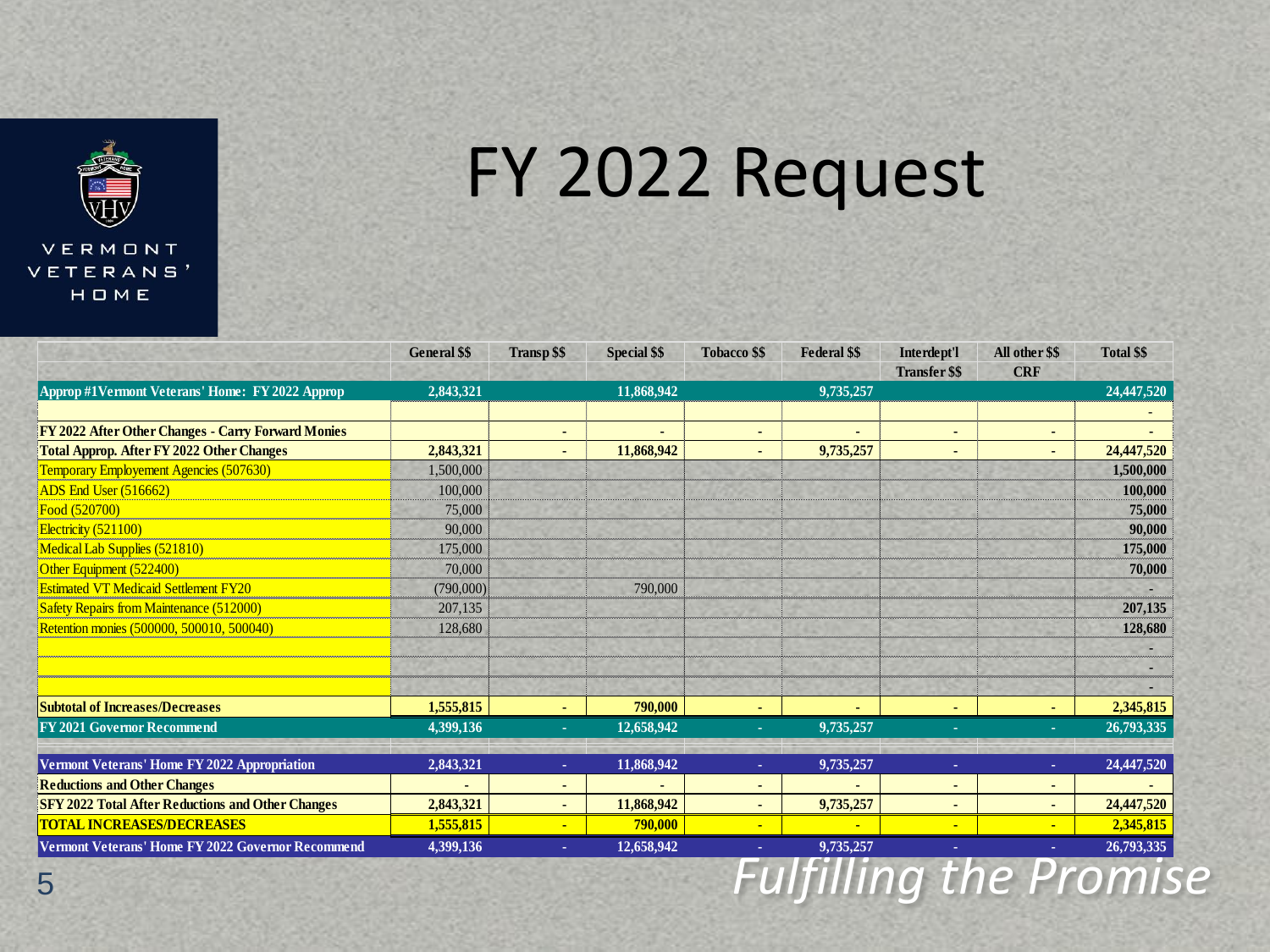# Agency **Staff**

- 40% of current staff is agency
- Recent increase in rates by contracted agencies.
- Difficulty recruiting
	- National Healthcare worker shortage.
	- Difficult to compete with incentives of local hospital.
- Need to ensure staff can quarantine as needed.
- Pandemic resulted in inability to use temporary staff that worked in other healthcare locations.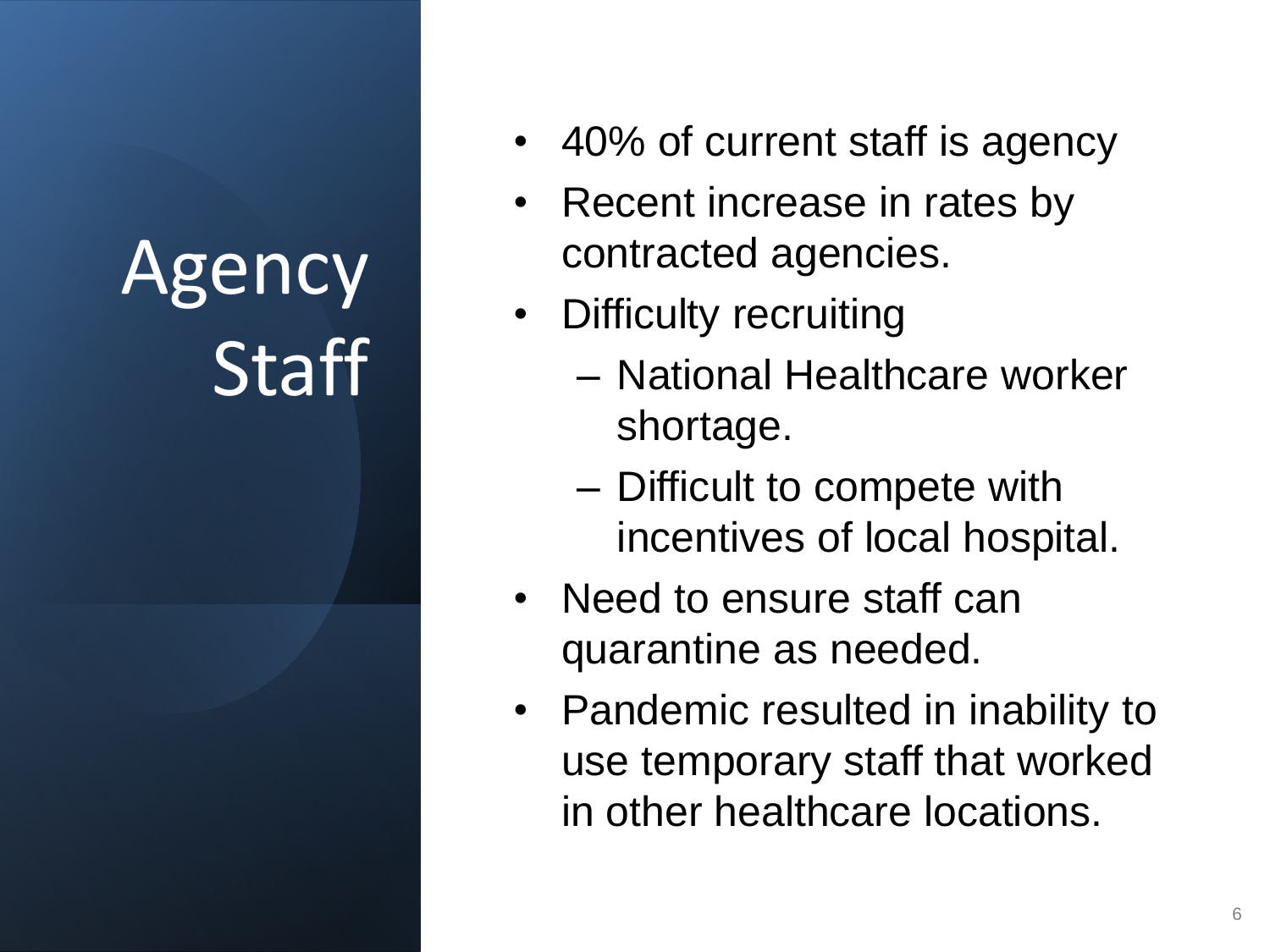

### Food Costs

- Food Costs
	- National food costs are up an average of 3% across all categories.\*
	- Some categories are up almost 8% such as meat.\*
	- Suppliers do not always have what we need
		- Requiring items to be purchased from local stores if they are available.

\* [CPIforecast.xlsx \(live.com\)](https://view.officeapps.live.com/op/view.aspx?src=https%3A%2F%2Fwww.ers.usda.gov%2Fwebdocs%2FDataFiles%2F50673%2FCPIforecast.xlsx%3Fv%3D2028.3&wdOrigin=BROWSELINK)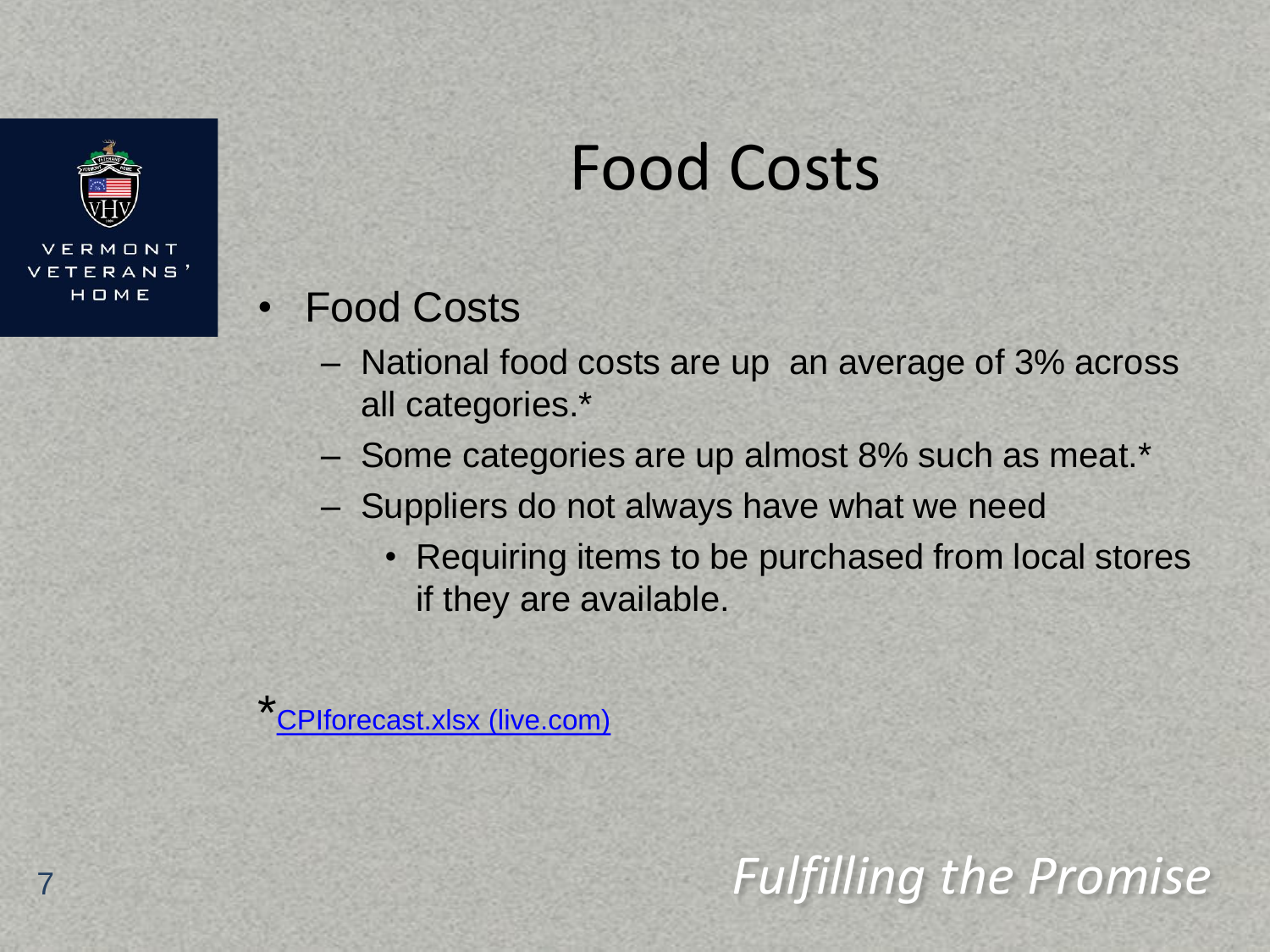### **Other** Expenses

#### Medical Supplies

- Continued increased cost due to COVID
- 6-month supply
	- Gowns
	- Gloves
	- Surgical Masks
	- N-95 Masks
	- Face Shields/Goggles

#### ADS & Electricity

• Budget vs. Actual Adjustment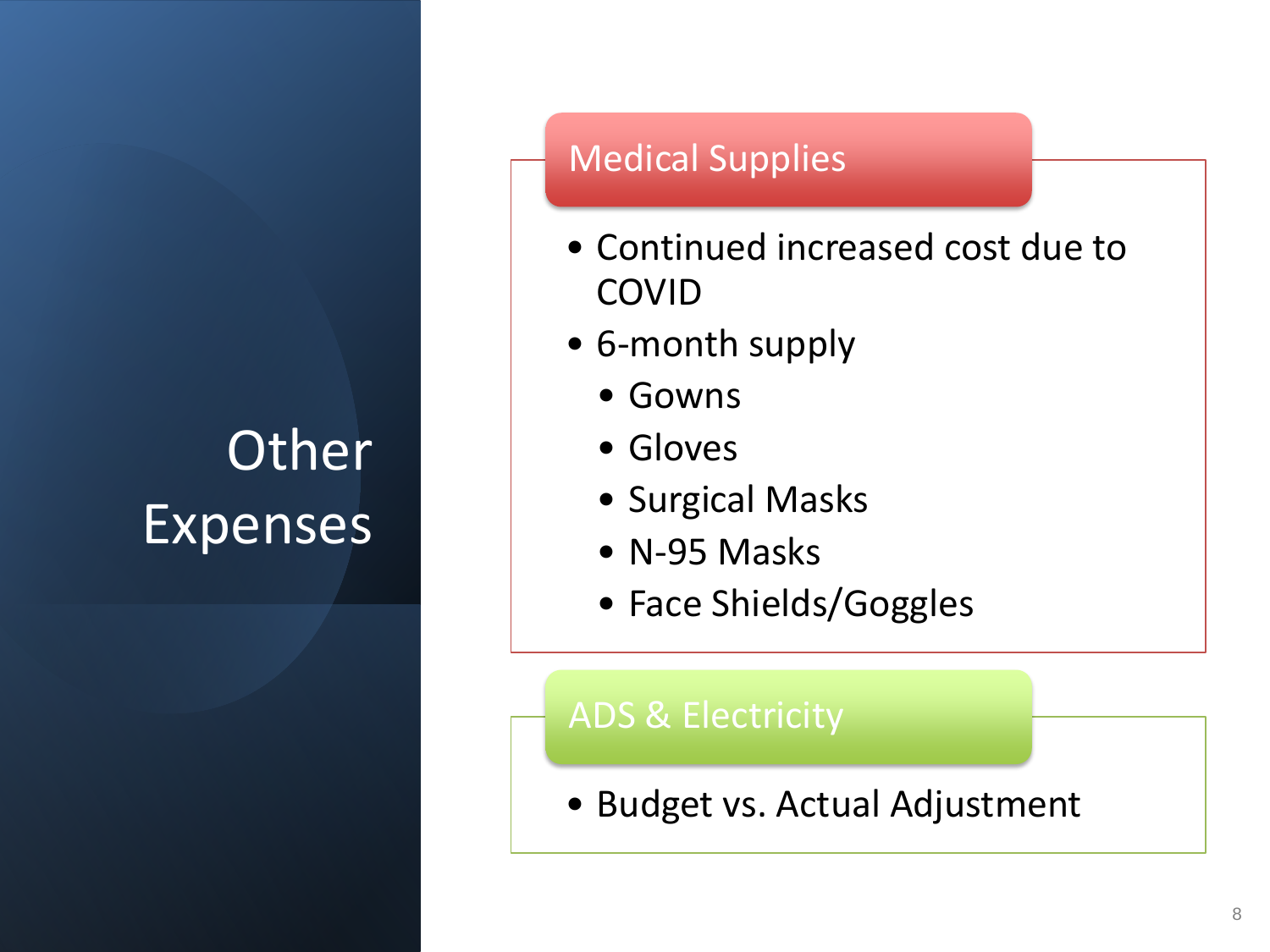### Equipment & Repairs

- **Equipment** 
	- Purchased screening devices for all entrances
	- Outdoor sheds to allow for visits in the colder weather.
- **Repairs** 
	- Fire Caulking/Smoke Barrier Sealing \$30,000
	- 02 Leak Repairs \$60,000
	- Floor Repairs \$20,000
	- Repairs to Waste Piping \$52,135